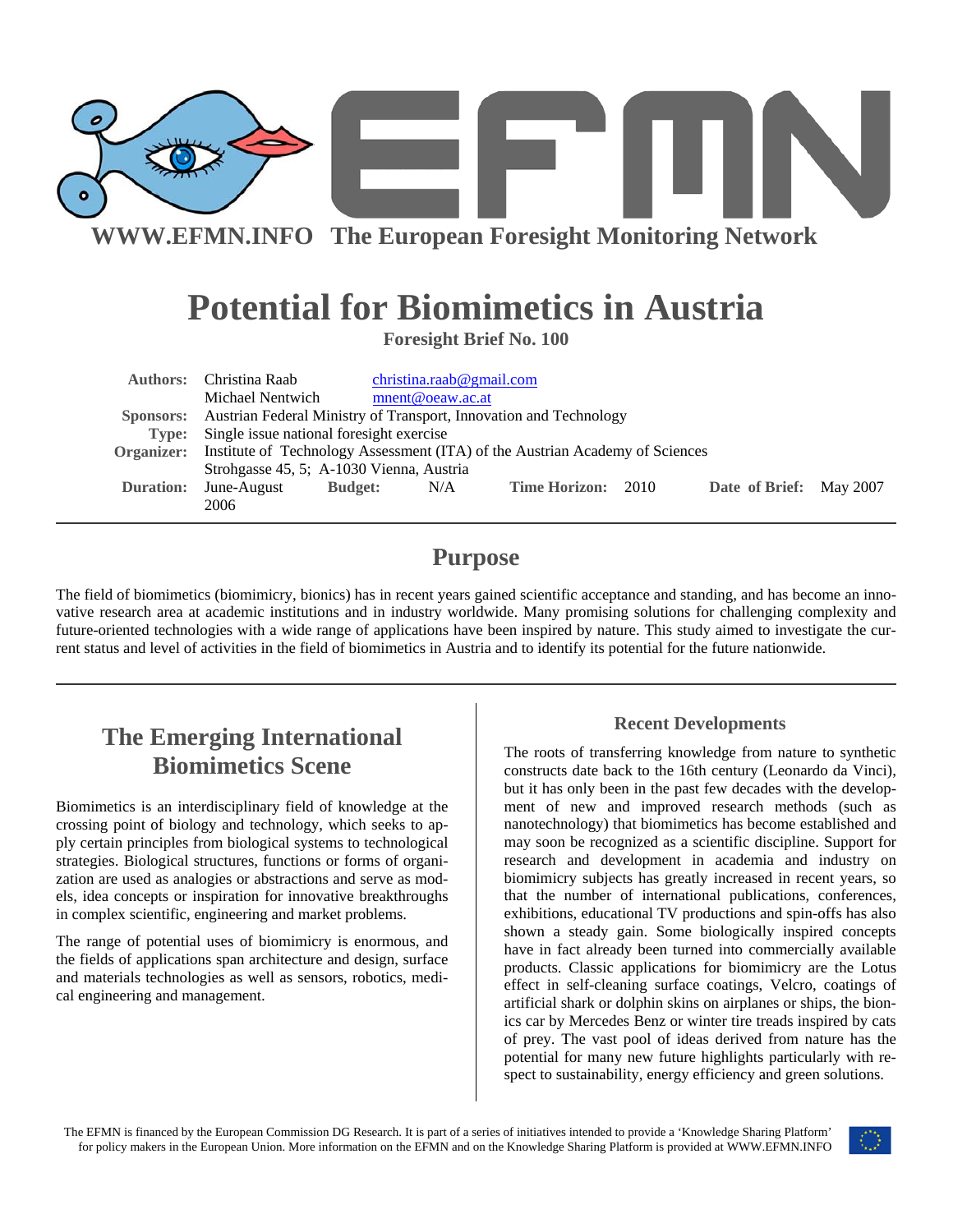#### **International Initiatives**

Research in biomimetics is conducted worldwide, though strongly centred in the USA, with a focus on materials and military applications, and in Japan foremost in the fields of robotics and locomotion. Notable biomimicry activities in Europe can be identified in France in the field of robotics, in Switzerland in the direction of management and cybernetics, and in Great Britain, with the formation of the Biomimetics Network for Industrial Sustainability (BIONIS). Germany has taken a leading role in Europe with the formation of research networks, clustering of competencies, extensive collaborations, academic courses and most notably the foundation of an elaborate Bionics Competence Network (BIOKON) and the joint foundation of the International Bionics Center.

## **Biomimetic Activities in Austria**

The findings of this study demonstrate that biomimetics based approaches are used for complex problem solving and innovative applications at some universities, non-academic research institutions as well as certain companies. These activities are currently located primarily in Vienna, Upper Austria and Styria. They are, however, widely scattered and based on local initiatives with little or no exchange of ideas and results between the respective groups. As a result, there is no unified picture of the Austrian biomimetics community, as much of the focus of Austrian researchers in this field is directed abroad, including a brain drain of Austrian scientists.

#### **Competencies … not Only for Product Innovation and Design**

Mature competencies for biomimetics in Austria are available in diverse fields of research and application. Several research institutions and consulting companies use bionic and cybernetic concepts as creative methods for innovation and product development. They further aim to encourage biomimetics approaches in small and medium-size companies for innovative and improved products. Strong competencies using biomimicry also exist in architecture and industrial design, focusing on construction systems, space architecture and eco-design, and are complemented by special educational programs, academic research, industrial and international collaborations. Very well developed activities for biomimetics can be found in materials and surface engineering at a multitude of academic institutions, independent research centres and companies. Competencies in these areas include biomaterials, structural modelling, lightweight compounds and new materials with improved mechanical and tribological properties and stability inspired by biological materials. Research and development in materials is furthermore enhanced by lectures and educational courses on biomimicry. The fields of sensors, robotics, medical engineering and biomechatronics also exhibit substantial proficiency.

#### **Analysis of Biomimicry Situation in Austria**

In view of the rapid expansion of the international biomimetics scene as well as the highly promising outlook of biomimicry based approaches to innovation, knowledge transfer, cross-disciplinary education and new product and market developments, it was now essential for Austria to assess the current status of and to identify the potential for biomimetics in the country. This brief study was commissioned by the Austrian Federal Ministry of Transport, Innovation and Technology and is based on research of Internet sources and on interviews with experts from universities, research centres, management companies and industry. No thematic restrictions were imposed for the scope of this work, and all the manifold areas of biomimicry and resulting activities in Austria were investigated.

#### **Austrian Biomimetics Competence Network Founded**

Awareness and acceptance of the benefits of looking to nature for solutions has gradually developed within the past ten years along with a gradual increase of activities at least within a small group of movers. Efforts have been made within these circles to further education on the vast potential source of ideas provided by nature, to integrate aspects of biomimicry in educational programs and to support specialization of studies along with graduate theses in this field. Some initial scientific collaborative projects were arranged within Austria, but these remained mostly of temporary nature and were limited by a lack of support and funding.

Starting in the year 2000, several **exhibitions** in museums, research parks and at technology fairs have been devoted to subjects of biomimicry and occasional lectures have been organized, mostly held by foreign guest speakers. Television programs on future technologies have also broadcast short reports on discoveries and innovations from biomimetics.

Increasing numbers of attempts have been made the last few years by **consulting companies** to try and inform small- and medium-sized businesses of the potential of biomimetics for innovation and market position. Several awareness events have been organized with specific targets of industrial communities and business to improve the accessibility and transparency of biomimicry as a technique of fostering creativity.

An increased openness towards biomimicry has consequently been observed in Austria in recent years, but large numbers of people, especially those outside research and **educational institutions** are still not aware of the variety of ideas found in nature and their possible applications.

In the summer of 2006, the Austrian Federal Ministry of Transport, Innovation and Technology commissioned the present study with the aim to identify biomimetics activities nationwide, to evaluate future potential in this field and to provide a basis for decisions on possible **funding initiatives**. The initiation and execution of this study had the effect of tying the